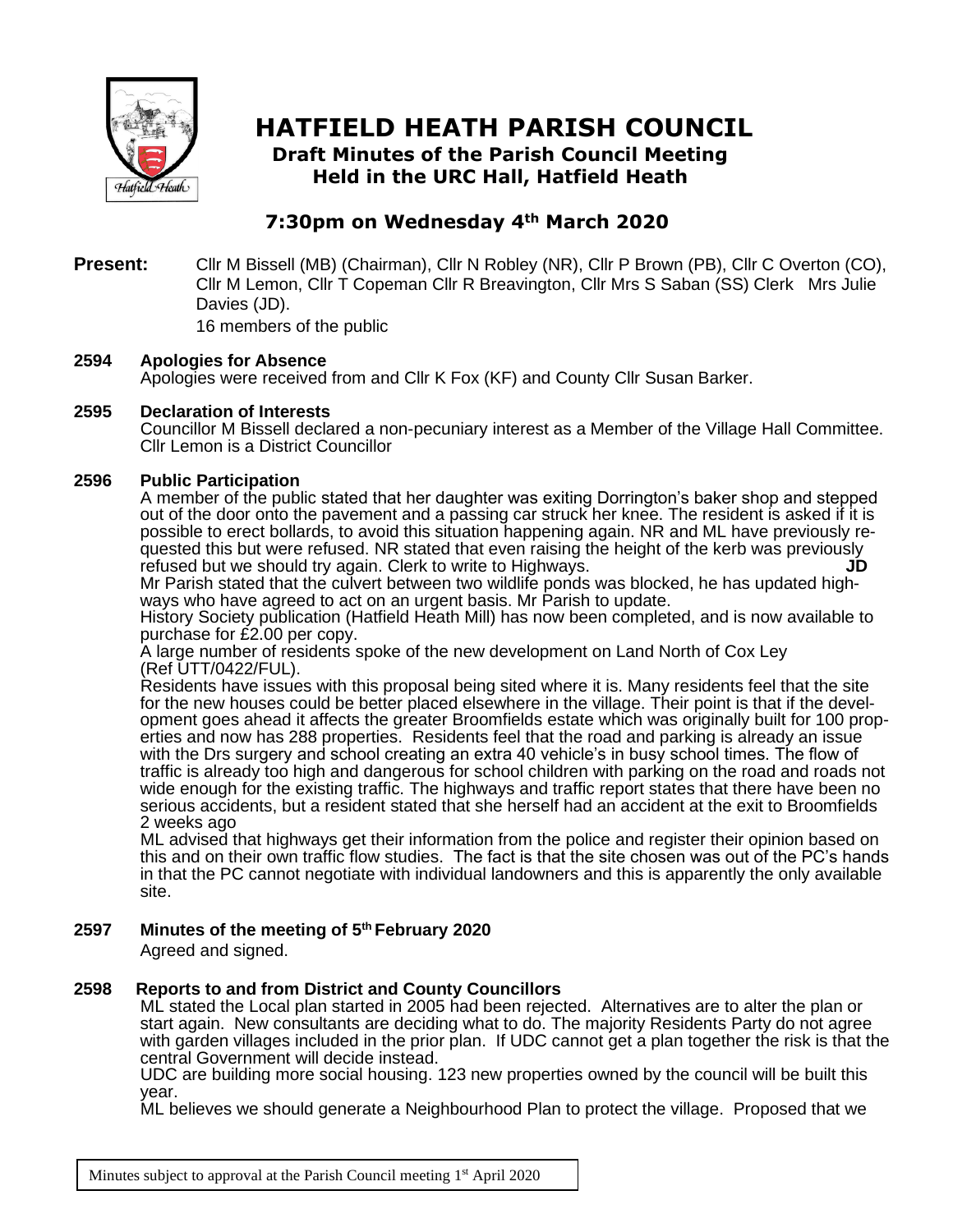have the Cabinet Member in charge come and explain to the PC all about this. **The PC voted unanimously to do this. ML to arrange**

### **2599 Financial Report**

### *a) Budget Report (not discussed)*

### *b) Approval of Expenditure*

The following items of expenditure were approved;

| Mrs J Foster- Litter Pick Salary December                     | £79.07   |
|---------------------------------------------------------------|----------|
| Mr S Foster - Litter Pick Salary December                     | £79.07   |
| Mr J Sykes - Litter Pick Salary December                      | £171.12  |
| Mrs J Davies - Salary January                                 | £735.72  |
| HMRC -PAYE Dec 19/Jan 20                                      | £86.90   |
| Uttlesford DC - Garden Waste Weekend Service                  | £1320.00 |
| Mrs J Davies - stationery                                     | £9.50    |
| Mrs J Davies January Mileage 130 miles @ £.45 per mile £58.50 |          |
| Mrs J Davies - Litter picking equipment                       | £22.50   |

## **2600 Correspondence Report**

Covered in Public Participation – incident on footpath. Clerk attended EALC today for CIF funding, clerk has sent all Cllrs an email. Here is a brief out line:

CIF funding up to £10,000 – can only apply once within three years (if successful) Microgrant – a new grant only issued last year for a maximum of £500. Community Initiative Emergency Fund – new grant launched Jan 2020 £500 - £10,000The panel looks closely at Community engagement, Sustainability, Wider Community Benefit. War Memorial – Clerk has quotation for the cleaning of the war memorial for tomorrow morning SS also attending. Once quotation has been received the grant application can be sent off.

## **2601 To discuss benefits of a Community Police Officer**

The CPO has responded but could not make the meeting this month. Hold over to April. **JD** 

#### **2602 Future website plans**

MB reported that his NR and JD had a meeting with Wayne Fogg for the new website. Clerk has the new laptop, and we are trying to get the new website up and running asap.

## **2603 Key Task Monitor**

Not discussed.

#### **2604 Planning Matters**

## **a) Applications determined by the Planning Authority;**

**UTT/19/2159/FUL** - Gladwyns Farm Sheering Road Hatfield Heath CM22 7LL Section 73A Retrospective application for continued use of B2/B8 building, ancillary buildings and associated yard area. Approved with Conditions

#### **b) Planning applications to consider;**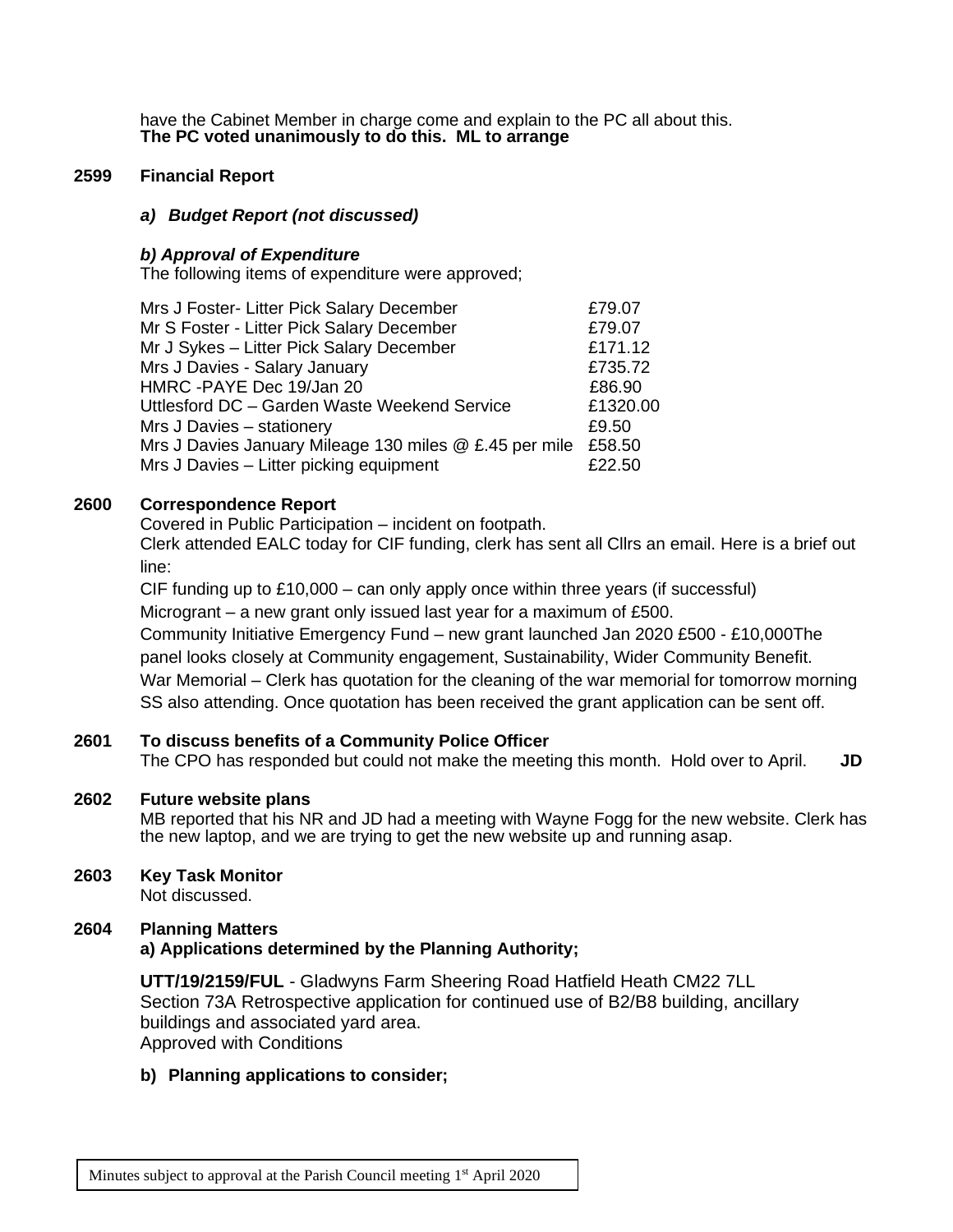**Ref. No: UTT/20/0422/FUL** - Land North Of Cox Ley Cox Ley Hatfield Heath Hertfordshire Erection of 12 no. dwellings including new access and associated landscaping. Creation of parking area for adjacent playing field.

Amended PC position after further discussion with residents is as follows **In general the Parish Council recognise and agree with this proposal for affordable housing but only on condition that a viable long term surface and foul water plan is constructed and demonstrated to have no impact on the existing systems and residences and that a robust plan is published to address the site contamination issues in full.**

ML read a letter from the football club; asking if the development goes ahead that the landowner gift the football club land to them. This would enable the club to apply for grants. **ML to discuss possibilities with the land owner.**

Cllrs took a vote to: To agree to the development with strong conditions (as above) – 6 votes To object to the development  $-1$  vote. Abstentions - 1

**Ref. No: UTT/20/0368/HHF** - Walsingham Dunmow Road Hatfield Heath CM22 7EE

Insertion of 5 No. Velux windows and 1 No. sun tunnel into the existing roof above the garage. – **No objection**

**Ref. No: UTT/20/0337/HHF** - Grandview Chelmsford Road Hatfield Heath CM22 7BD Single Storey Rear Extension (Amended design to that approved under application number UTT/19/1857/HHF) – **No objection**

**Ref. No: UTT/20/0316/HHF** - The Paddocks Stortford Road Hatfield Heath CM22 7DL Extension to existing cart lodge to create garden store – **No objection**

**Ref. No: UTT/20/0298/LB** - Corringales Dunmow Road Hatfield Heath CM22 7BN Proposed single storey rear garden room extension and internal alterations – **No objection**

**Ref. No: UTT/20/0297/HHF** - Corringales Dunmow Road Hatfield Heath CM22 7BN Proposed single storey garden room extension and internal alterations – **No objection subject to Listed Building consent.**

**Ref. No: UTT/20/0286/FUL** - Police Station Chelmsford Road Hatfield Heath Bishops Stortford Hertfordshire CM22 7BH

Change of use and conversion of disused Police Station to form 2 no. semi-detached dwellings – **No objection**

**Ref. No: UTT/20/0253/HHF** - Home Farm Matching Road Hatfield Heath CM22 7AS Proposed extension to existing garages and construction of 3 no. new garages, as an extension to the existing, forming an L shape plan.- **No objection**

**Ref. No: UTT/20/0254/HHF** - Downfield House Chelmsford Road Hatfield Heath CM22 7BD Proposed demolition of existing conservatory and erection of replacement single storey rear extension and two storey side extension.

## **Objection**

**Hatfield Heath Parish Council objects on the basis of loss of garage. Building on the boundary line and overdevelopment on the left-hand side of the property.**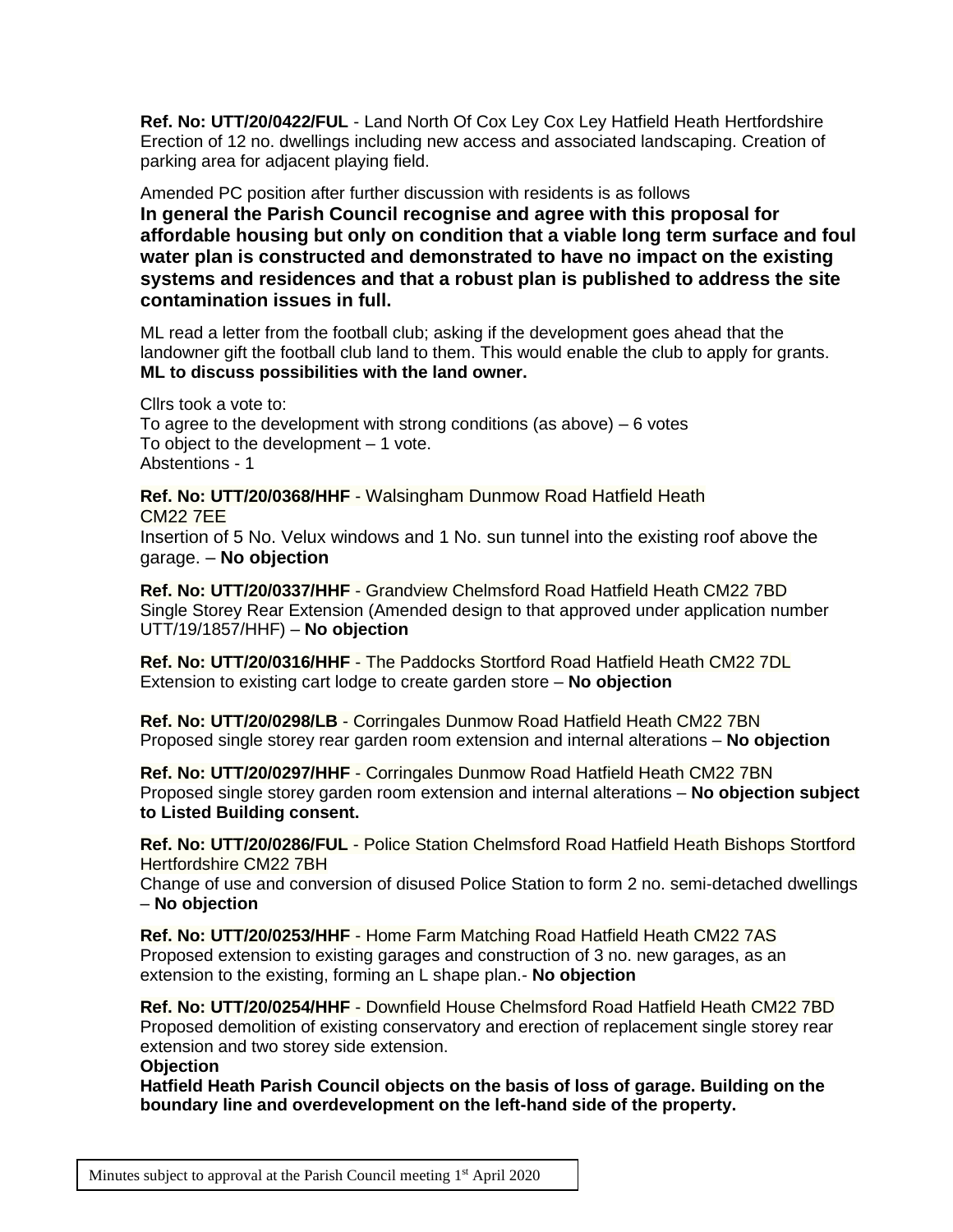## **c) Planning enforcement issues (to note only)**

**Ref. No: ENF/20/0049/B -** White Horse Inn The Heath Hatfield Heath Bishops Stortford CM22 7EB

Unauthorized signage on a listed building

#### **2605 Parking Management and maintenance of the Council carparks**

TC reported that the new tarmac in the village car park is starting to crumble. Clerk to contact contractors for repair.

No further progress has been made on either the Church Road or village car park issues because of other priorities. ML to check if the Church Road car park actually needs planning permission or 'resurfacing of existing car park' will be accepted. Plans must anyway be held over until the area dries out.

## **2606 Allotment Report**

RB reported that the total monies due to the Allotment Society is £1,270.00 this was paid over 3 years. Year 1; £410.00, Year 2 £430.00 and Year 3 £430.00. The Allotment Society do not as yet have a bank account. All agreed to hold money until they have an account. The remaining open issue is insurance coverage and whether this is covered by the PC insurance or not, Clerk to check before the end of the week. **JD** 

#### **2607 Major Flooding on the Stortford Road**

NR and MB reported that they had been in talks with CC S Barker, Highways, Flooding/waterways and residents on Stortford Road. Reports of the cctv pipe investigation have been circulated. Quote for planning application for all three areas requiring attention is £4800 +vat.

ML reported that he had spoken to Joy Darby EALC, and in her opinion the parish council doesn't own the land so therefore cannot pay for the works. NR stated that Cllr S Barker solicitor Katie Rae at UDC had issued conflicting information stating we can pay for the works under section 260 1936. NR and MB to have a meeting with both solicitors as they are conflicting information. NR feels that the flooding in Stortford Road is not only a village issue but a safety issue also and feels the parish council has to act.

#### **2608 War Memorial Maintenance**

SS reported that she had a meeting with Quentin and have a photo in 1920 where the letters were black and would like to see the war memorial in its original state. The box hedge needs to be replaced by different plant as box hedge has box blight.

SS attending the war memorial tomorrow with Clerk for quotation. (also discussed under Correspondence)

#### **2609 Highways Matters**

SS reported that tree warden Bill McCarthy was intending to come but was unable and will try and attend the next meeting.

Potholes to be reported in Broomfields

Cox Ley road sign is broken Clerk to chase. **JD**

A-boards – MB to provide a visual proposal for consolidated signage.

#### **2610 Subcommittee structure and membership**